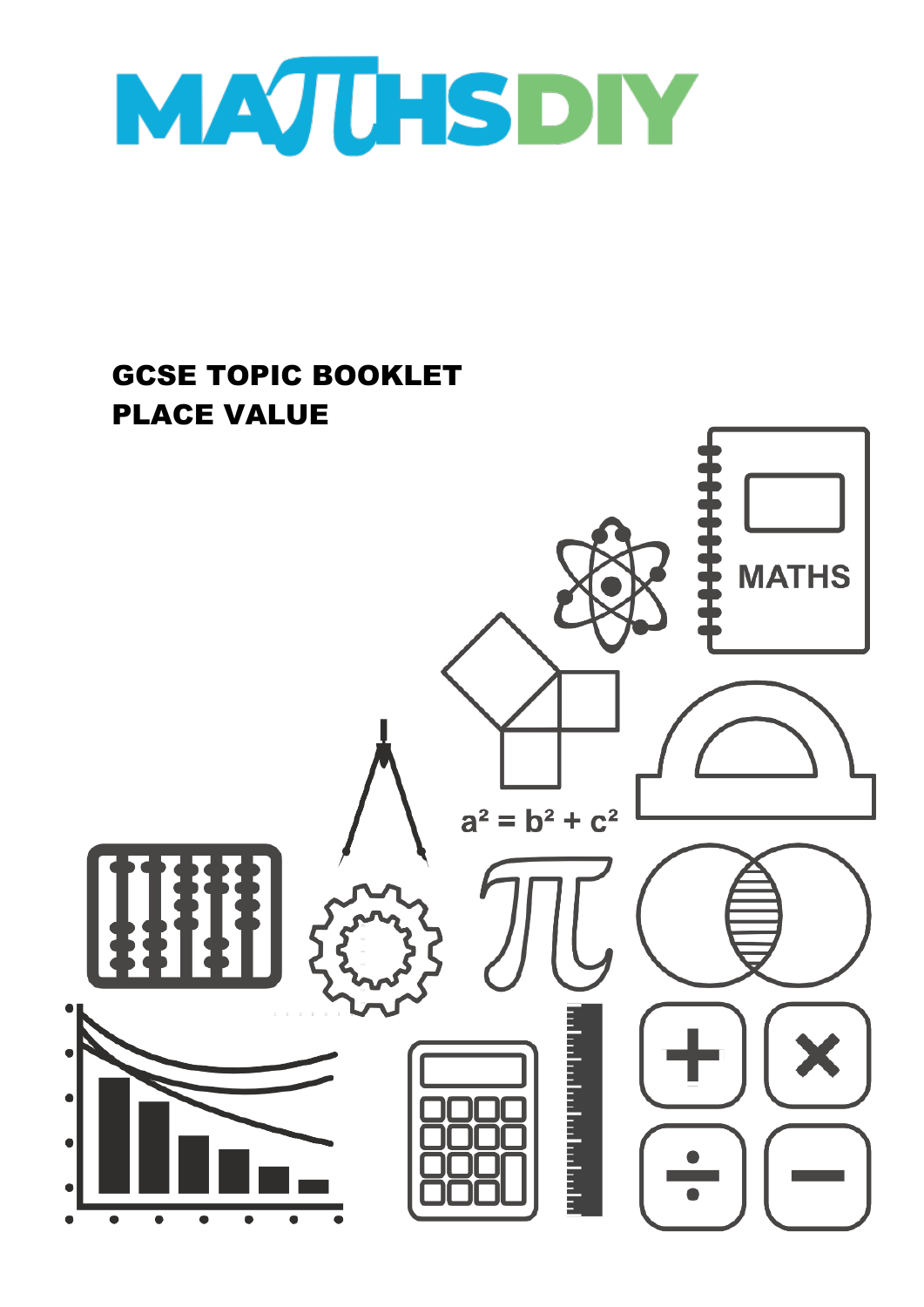| <b>MAJUHSD</b> | 1. | David bought a car for eight thousand six hundred and five pounds. Write this<br>amount in figures.          |     |
|----------------|----|--------------------------------------------------------------------------------------------------------------|-----|
|                | 2. | Write in figures the number seven thousand four hundred and seven.                                           | (1) |
|                |    |                                                                                                              | (1) |
|                | 3. | Write in figures the number thirty five million.<br>                                                         |     |
|                | 4. | Write in words the number 55 000 000.                                                                        | (1) |
|                |    |                                                                                                              | (1) |
|                | 5. | A television costs one thousand and eighty five pounds. Write down the cost of the<br>television in figures. |     |
|                |    |                                                                                                              | (1) |
|                | 6. | Arnold wins £12 000 000. Write this amount in words.                                                         | (1) |
|                | 7. | Write down in figures the number six thousand seven hundred and eight.                                       |     |
|                |    |                                                                                                              | (1) |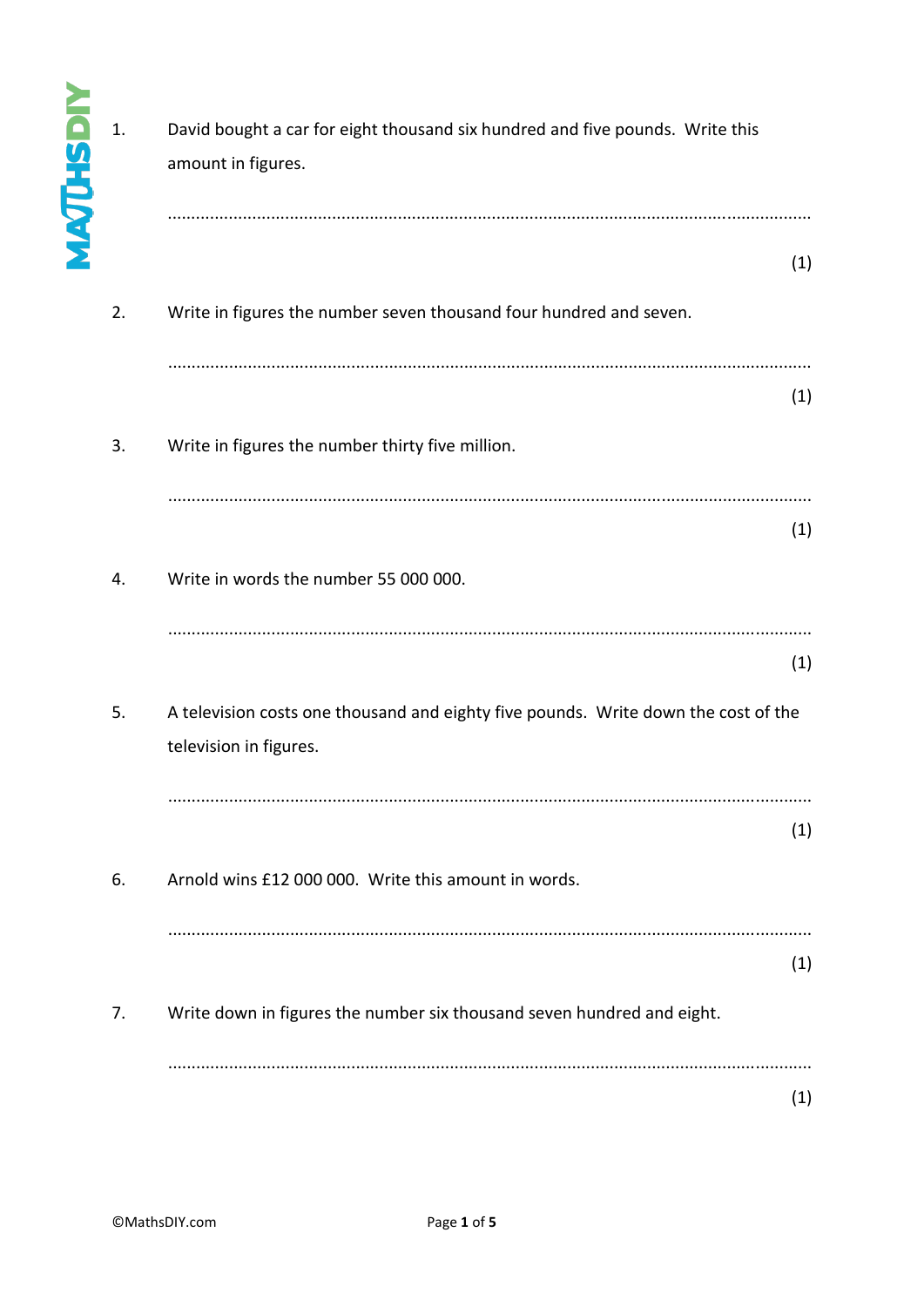## **YIQZHJDAN** 8. 70 29 47 36 24 52 28 63 53 From the list of numbers shown above, write down a) two numbers which add up to 100, .................................... b) two numbers which have a difference of 46. .................................... (2) 9. Using all of the digits  $2 \t 9 \t 5 \t 7$  write down the largest four digit number you can make. ......................................................................................................................................... (1) 10. What is the value of the 6 in the number 7863? ......................................................................................................................................... (1) 11. The number 537 is multiplied by 10. What is the value of the 3 in the answer? ......................................................................................................................................... (1) 12. Using all of the digits  $4$  9 3 8 write down a) the largest four digit **even** number you can make. ............................................................................................................................. (1) a) the smallest four digit **even** number you can make. ............................................................................................................................. (1)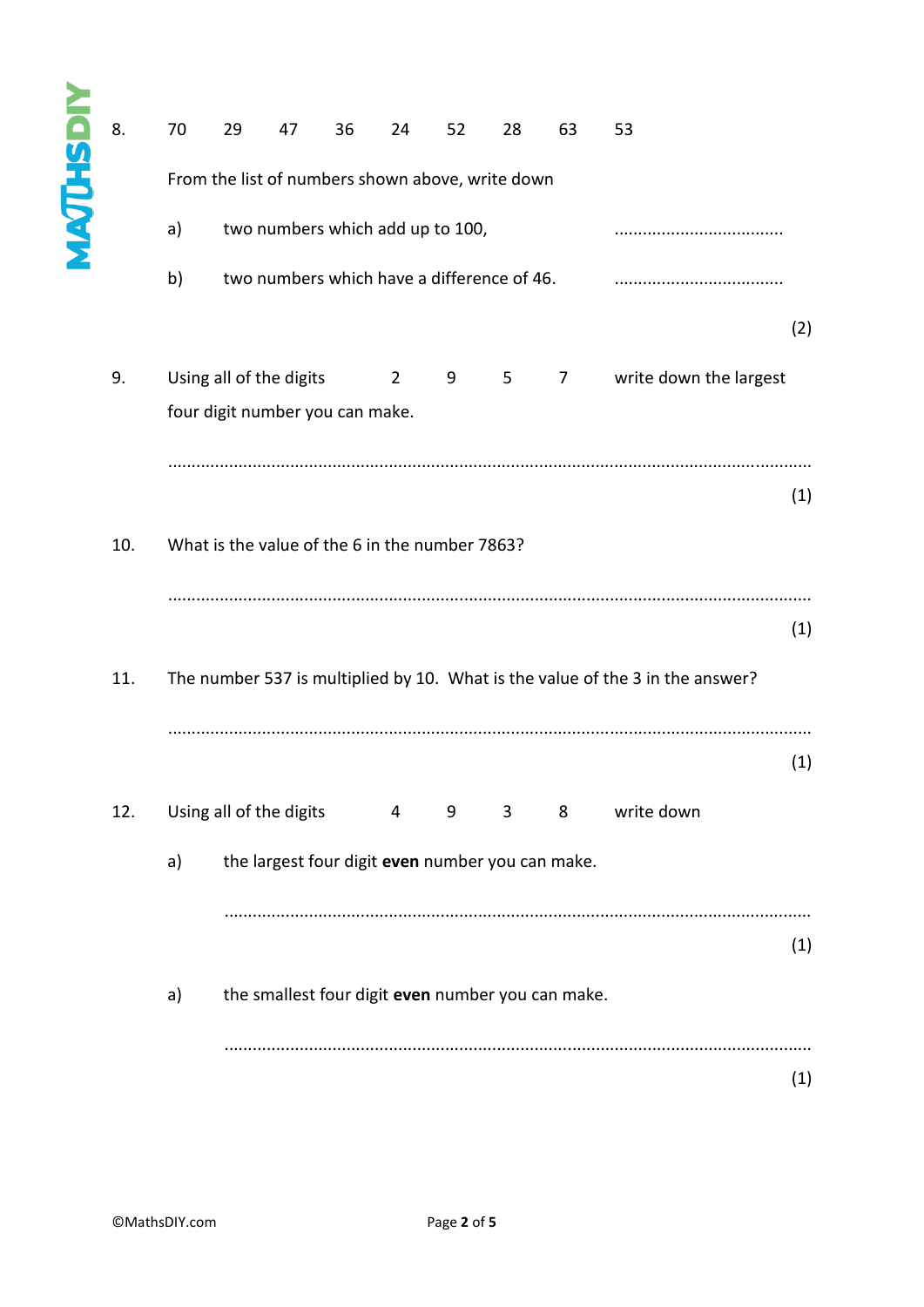| <b>NAQUHSDI</b> | 13. | The number 6780 is divided by 10. What is the value of the 8 in the answer?                     |     |  |  |  |  |  |
|-----------------|-----|-------------------------------------------------------------------------------------------------|-----|--|--|--|--|--|
|                 |     |                                                                                                 | (1) |  |  |  |  |  |
|                 | 14. | What is the difference in the values of the 6 in the numbers 4652 and 71 846?                   |     |  |  |  |  |  |
|                 |     |                                                                                                 |     |  |  |  |  |  |
|                 |     |                                                                                                 | (2) |  |  |  |  |  |
|                 | 15. | write down<br>Using all of the digits<br>$6\overline{6}$<br>$\mathbf{1}$<br>5 <sub>1</sub><br>8 |     |  |  |  |  |  |
|                 |     | the smallest four digit even number you can make.<br>a)                                         |     |  |  |  |  |  |
|                 |     |                                                                                                 | (1) |  |  |  |  |  |
|                 |     | a)<br>the largest four digit even number you can make.                                          |     |  |  |  |  |  |
|                 |     |                                                                                                 | (1) |  |  |  |  |  |
|                 | 16. | Four cards showing the digits 2, 3, 4 and 5 are used on a display board to show the             |     |  |  |  |  |  |
|                 |     | total number of people at a concert. The following facts are known.                             |     |  |  |  |  |  |

- There are between four thousand and four thousand five hundred people at the concert.
- Exactly half of the people at the concert were under 30 years old.

Using only the four cards showing the digits 2, 3, 4 and 5, give the number of people at the concert.

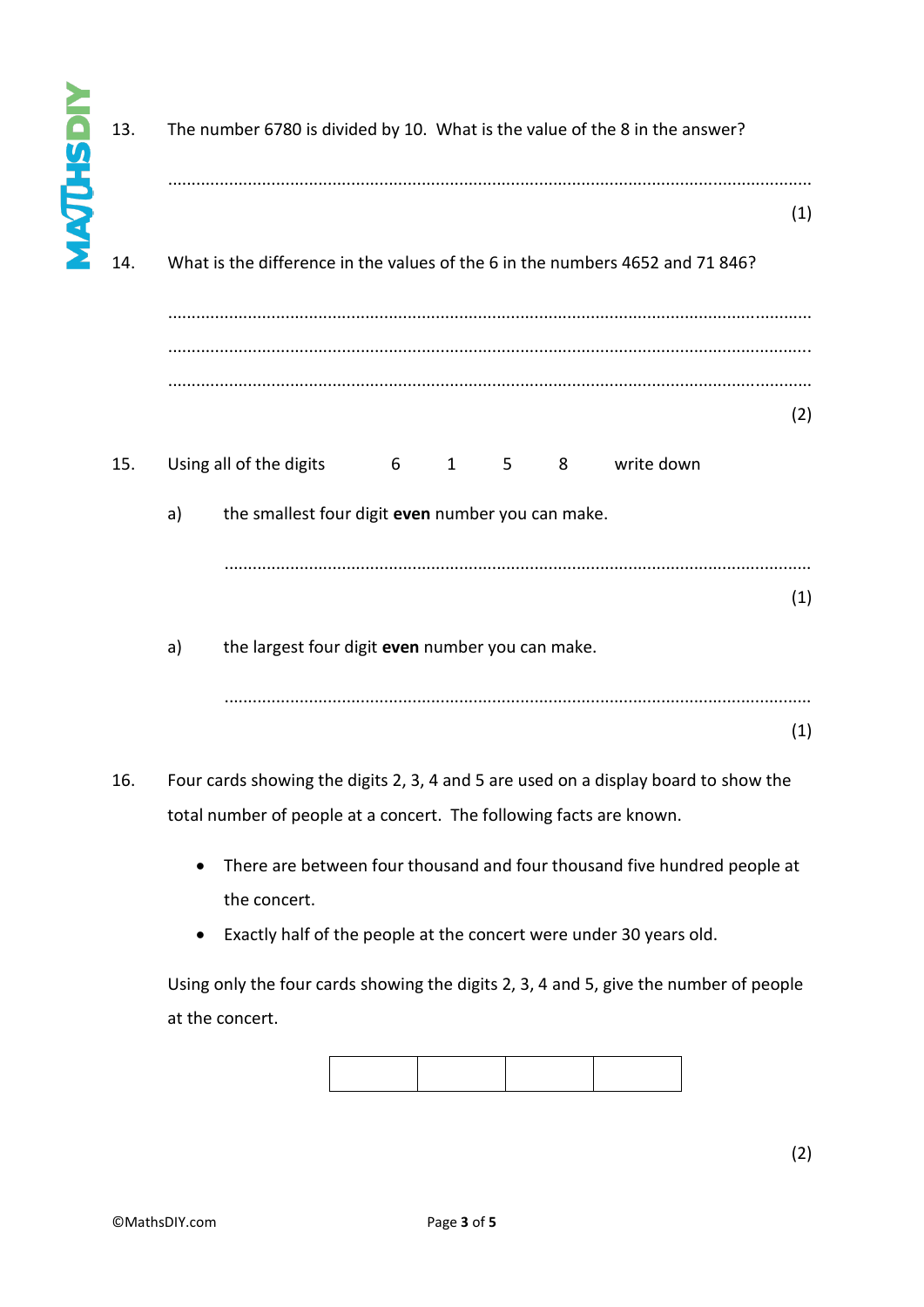- 17. A leaflet showed the population of various areas in Wales. It gave the information in words and figures.
	- a) Complete the entries for the following two places in words and figures.

## **Anglesey**

**MAJUSDIY** 

|     |                                                                                                                                  | (words)   | Sixty-nine thousand and twenty five                                            |     |  |  |
|-----|----------------------------------------------------------------------------------------------------------------------------------|-----------|--------------------------------------------------------------------------------|-----|--|--|
|     |                                                                                                                                  | (figures) |                                                                                | (1) |  |  |
|     |                                                                                                                                  | Gwent     |                                                                                |     |  |  |
|     |                                                                                                                                  | (words)   |                                                                                | (1) |  |  |
|     | b)                                                                                                                               | (figures) | 550 704<br>How much greater was the population of Gwent than the population of |     |  |  |
|     | Anglesey? Give your answer correct to the nearest 1000.                                                                          |           |                                                                                |     |  |  |
|     |                                                                                                                                  |           |                                                                                |     |  |  |
|     |                                                                                                                                  |           |                                                                                | (2) |  |  |
| 18. |                                                                                                                                  |           | write down<br>9<br>$\overline{7}$<br>4 6                                       |     |  |  |
|     | Using all of the digits<br>the smallest four digit number you can make.<br>a)<br>the largest four digit odd number you can make. |           |                                                                                |     |  |  |
|     |                                                                                                                                  |           |                                                                                | (1) |  |  |
|     | a)                                                                                                                               |           |                                                                                |     |  |  |
|     |                                                                                                                                  |           |                                                                                |     |  |  |
|     |                                                                                                                                  |           |                                                                                | (1) |  |  |
| 19. |                                                                                                                                  |           | Write down the value of double two hundred thousand in figures.                |     |  |  |